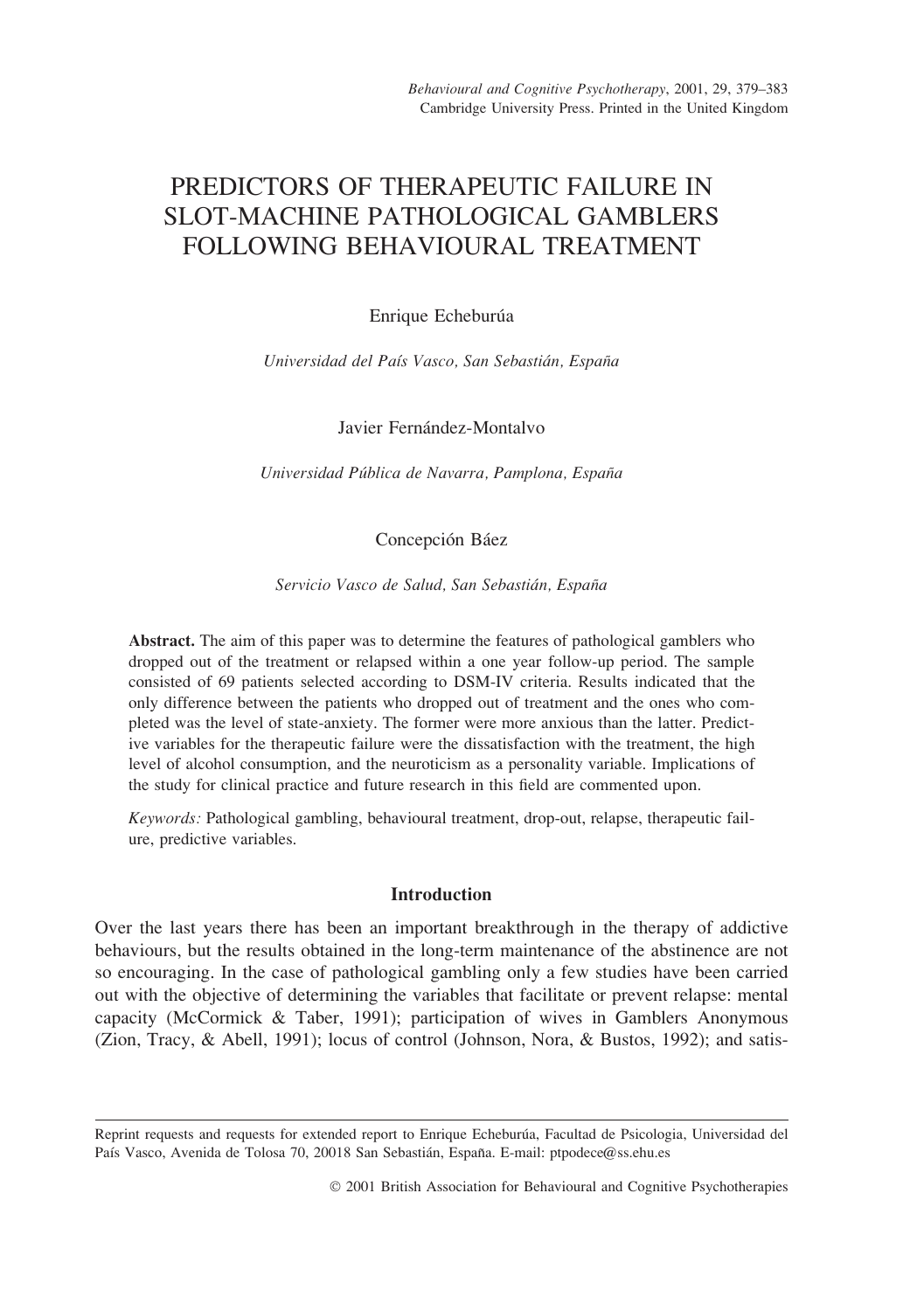faction with the treatment, duration of addiction, and neuroticism (Báez, Echeburúa,  $\&$ Fernández-Montalvo, 1995).

In this study, the demographic, personality and psychopathological variables are analysed as predictors of the relapse. The intention was to determine the most important elements of risk from that point of view, and to specify the kind of patients that require a more intensive, long or differentiated treatment.

## **Method**

### *Subjects*

The sample consisted of 69 out-patients (60 men and 9 women) of 104 who sought treatment at the Pathological Gambling Centre of Renterı´a (Basque Country) during the period from February 1994 to March 1996. All selected patients gave their informed consent to take part in the study.

According to the criteria for admission to the study, the patients had to: a) meet the diagnostic criteria of pathological gambling according to the DSM-IV; b) have a score equal to or above 4 in the South Oaks Gambling Screen (SOGS) (Lesieur & Blume, 1987); c) not be suffering from another psychopathological disorder; and d) gamble primarily with slot machines.

## *Design*

The design used in this study was correlational. All patients were collated in one group (*N*= 69), with enough power for statistical analyses. In the study ''relapse'' was defined as more than two isolated episodes of gambling in the 12 months follow-up or a total expense higher than a week of gambling before the treatment. ''Drop-out'' occurred when a gambler left the treatment before completing it. Lastly, ''therapeutic failure'' included both the drop-out and the relapse.

## *Assessment measures*

Multiple psychological measures (frequency, time and money invested in gambling, anxiety, depression, alcohol consumption, self-esteem, impulsivity, sensation seeking, neuroticism, extravertion, intelligence, inadaptation, marital adjustment, satisfaction with the treatment, etc.) were used in order to assess their predictive value of therapeutic failure. Only the questionnaire data relevant to this question have been included below.

The *South Oaks Gambling Questionnaire (SOGS)* (Lesieur & Blume, 1987) is a screening questionnaire composed of 20 items. In the Spanish version (Echeburúa, Báez, Fernández-Montalvo,  $\&$  Páez, 1994), a score equal to or higher than 4 (the cut-off point) serves to identify probable pathological gamblers. The *State-Trait Anxiety Inventory (STAI)* consists of 20 items related to anxiety traits and another 20 related to anxiety states. The range of scores is from 0 to 60 (in Spanish version) on each scale (from 20 to 80 in original version). The *Drink Index* provides information about the patient's alcohol consumption. The units of drink used are the following ones: 2 (heavy drinks) and 1 (beer and wine). The *Eysenck Personality Inventory (EPI)* consists of 57 items with binary responses, which measure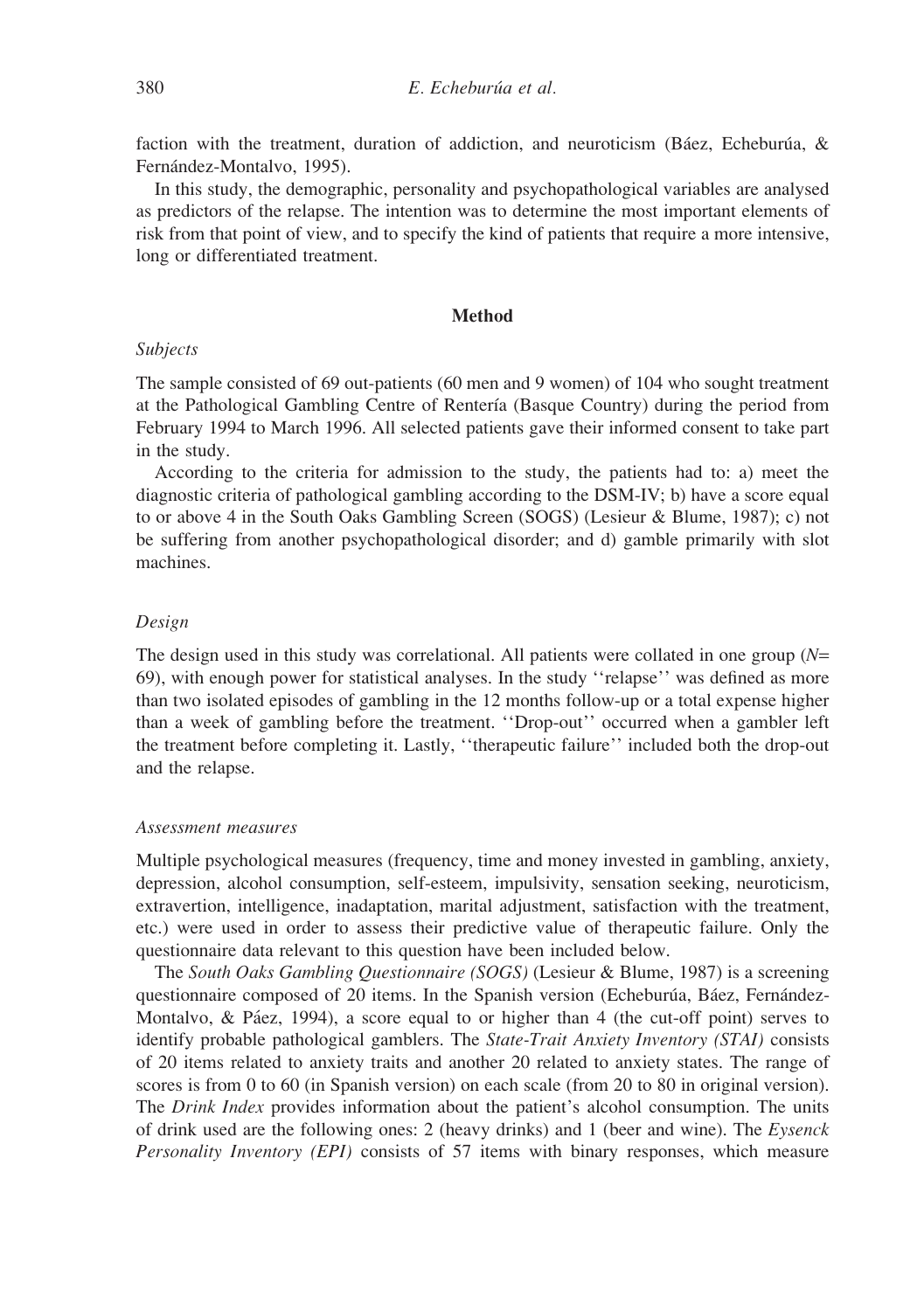neuroticism (24 items) and extraversion (24 items). The *Questionnaire of Satisfaction with Treatment* (Larsen, Attkinson, Hargreaves, & Nguyen, 1979) consists of 8 items related to quality of therapeutic assistance, to degree of help received, and to satisfaction with treatment. Each item ranges from 1 to 4 points; the total questionnaire scores, from 8 to 32.

# *Procedure*

The assessment instruments were completed by the patients before beginning the treatment program. Evaluations took place when the therapy was finished and in the 12-month follow-up. All patients were treated with stimulus control and *in vivo* exposure with response prevention and participated in a programme of relapse prevention (Echeburúa, Fernández-Montalvo, & Báez, 2000).

### **Results**

# *Therapeutic failures (drop-outs and relapses)*

The total number of drop-outs in all phases of the study was 10, which represents 14.5% of the subjects who started treatment. Once the differential characteristics of the patients who dropped-out of the study were analysed, only state-anxiety differentiated them significantly from the rest  $(t=2.24; p<0.05)$ . The mean anxiety of the subjects (when they came to treatment) who dropped-out  $(M=39.6; SD=4.50)$  was greater than that of those who completed it (*M*=29.5; *SD*=9.89).

The relapses between posttreatment and the 12-month follow-up affected up to 10 subjects (14.5% of the sample treated). The total number of therapeutic failures (drop-outs and relapses) was 29% (20 subjects) of the initial sample. From a qualitative point of view, most failures appeared to be distributed through the entire follow-up period, but with a notable incidence (65% of the cases) during the first three months after therapy.

## *Predictive variables of therapeutic failure*

The results of the step-wised discriminant analysis with the three variables selected (satisfaction with the treatment, alcohol consumption at pretreatment, and neuroticism) (*Wilks Lambda* =.40, *p*<.001) are presented in Table 1.

In summary, these three variables together adequately classify 91.3% of cases, with an error risk of the 8.7%. According to these results, it can be predicted that patients with a poor satisfaction with the treatment, heavy drinkers and subjects with a high level of neuroticism as a personality variable, have a high probability of therapeutic failure in the 12 months follow-up.

## **Conclusions**

The drop-out rate in this research is 14.5% of the total sample. There is only one differentiating characteristic in those who dropped out of the treatment compared to those who completed it: a higher level of state-anxiety.

From the perspective of the relapses, these affected 14.5% of the sample. The combined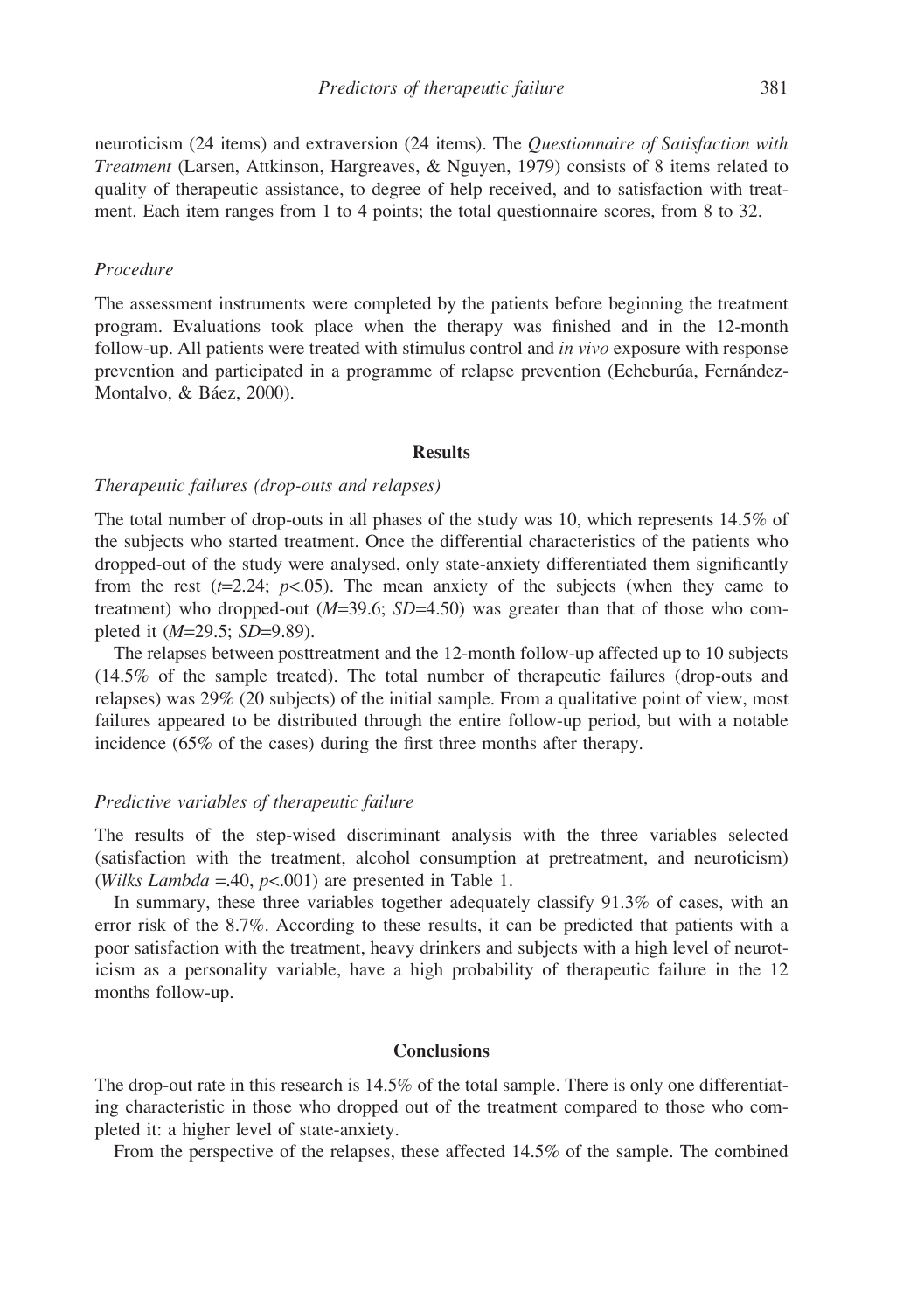| A) Means (and standard deviations) according to discriminant function |                  |                   |             |  |
|-----------------------------------------------------------------------|------------------|-------------------|-------------|--|
| Variables                                                             | Success $(N=49)$ | Failures $(N=20)$ | t           |  |
| Satisfaction with the                                                 |                  |                   |             |  |
| treatment                                                             | 22.8(2.1)        | 16.2(5.4)         | $7.36*$     |  |
| Alcohol consumption                                                   | 40.8 (45.3)      | 171.5 (132.9)     | $6.11*$     |  |
| Neuroticism                                                           | 9.8(3.8)         | 13.8(4.9)         | $3.58*$     |  |
| Success centroid $= 0.76$<br>Failure centroid $= -1.87$               |                  |                   |             |  |
| B) Standardized coefficients of discriminants variables               |                  |                   |             |  |
| Variables                                                             |                  | Coefficients      |             |  |
| Satisfaction with the treatment                                       |                  | $-0.65$           |             |  |
| Alcohol consumption                                                   | 0.56             |                   |             |  |
| Neuroticism                                                           |                  | 0.47              |             |  |
| C) Prediction of results                                              |                  |                   |             |  |
| Real group                                                            |                  | Predicted group   |             |  |
|                                                                       | <b>Success</b>   |                   | Failures    |  |
| Success: $49(71.1\%)$                                                 | 46 (93.88%)      |                   | $3(6.12\%)$ |  |
| Failure: 20 (28.9%)                                                   | 3(15%)           | 17(85%)           |             |  |
| Percentage of cases correctly classified: 91.3%                       |                  |                   |             |  |

**Table 1.** Discriminant analysis of therapeutic success/failure in 12 months follow-up

\**p*<.001

rate of therapeutic failures (drop-outs and relapses) was, therefore, 29% of the sample. The predictive variables of therapeutical failure with bigger significance in this research were, in order of importance, dissatisfaction with therapy (a posttreatment variable), higher level of alcohol consumption, and neuroticism as variable of personality. It is difficult to know if dissatisfaction with therapy is properly considered as a long-term predictor of outcome or only an ''early'' indication of treatment failure.

Lastly, it was concluded that the situational elements were more important than the personality dimensions in the prediction of relapse. This generates a therapeutic optimism and encouragement to design more careful individually tailored treatments as the same type of treatment may not be suitable for every pathological gambler.

# **Acknowledgements**

This research was supported by grant UPV 006.231-HA182.95 from the University of the Basque Country. The second author has had a predoctoral research grant from the Basque Country Government.

## **References**

BÁEZ, C., ECHEBURÚA, E., & FERNÁNDEZ-MONTALVO, J. (1995). Variables predictoras de abandonos y recaídas en el tratamiento del juego patológico. *Análisis y Modificación de Conducta*, 21, 5–22.